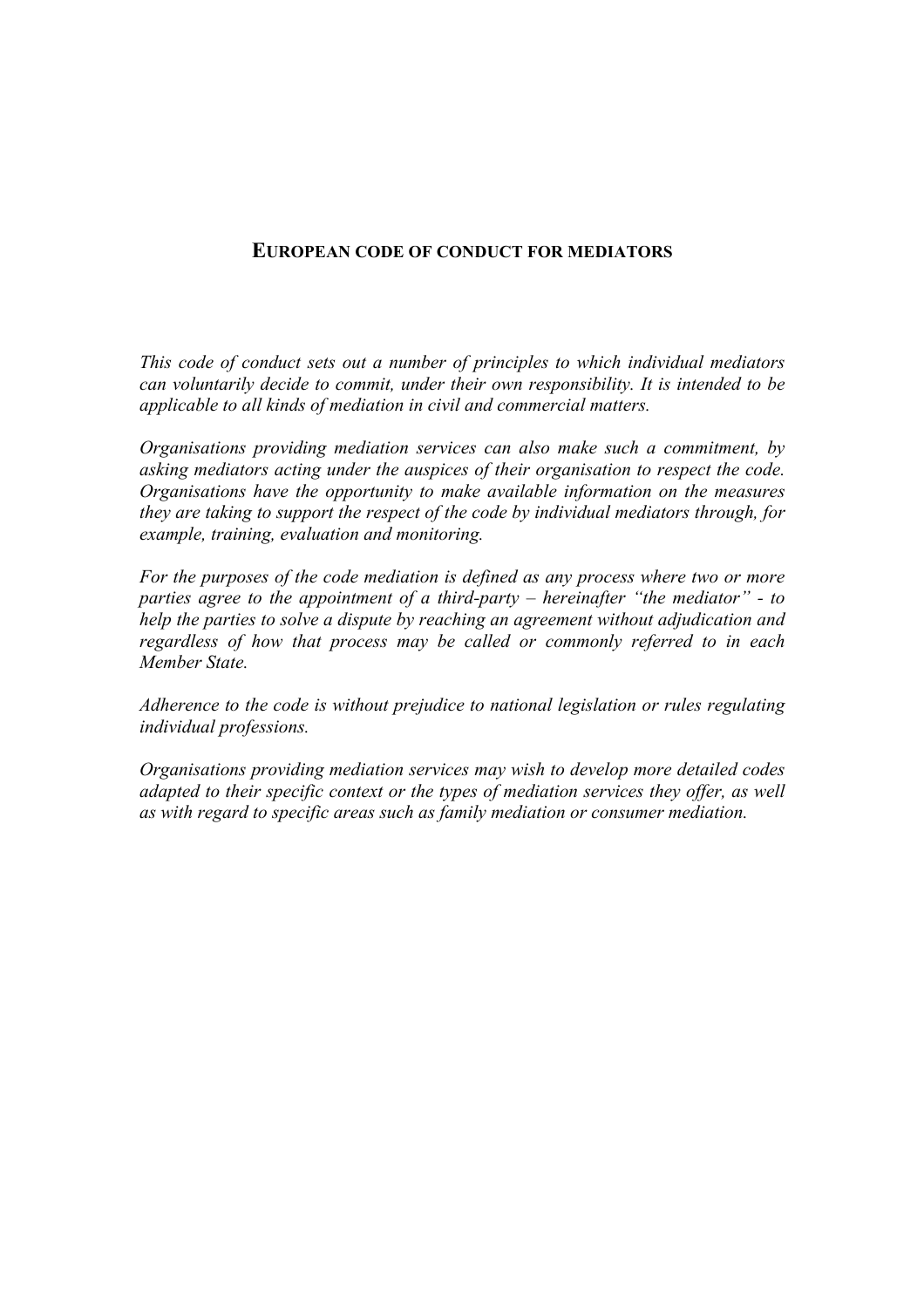#### **1. COMPETENCE AND APPOINTMENT OF MEDIATORS**

#### **1.1 Competence**

Mediators shall be competent and knowledgeable in the process of mediation. Relevant factors shall include proper training and continuous updating of their education and practice in mediation skills, having regard to any relevant standards or accreditation schemes.

## **1.2 Appointment**

The mediator will confer with the parties regarding suitable dates on which the mediation may take place. The mediator shall satisfy him/herself as to his/her background and competence to conduct the mediation before accepting the appointment and, upon request, disclose information concerning his/her background and experience to the parties.

### **1.3 Advertising/promotion of the mediator's services**

Mediators may promote their practice, in a professional, truthful and dignified way.

## **2. INDEPENDENCE AND IMPARTIALITY**

### **2.1 Independence and neutrality**

The mediator must not act, or, having started to do so, continue to act, before having disclosed any circumstances that may, or may be seen to, affect his or her independence or conflict of interests. The duty to disclose is a continuing obligation throughout the process.

Such circumstances shall include

- any personal or business relationship with one of the parties,
- any financial or other interest, direct or indirect, in the outcome of the mediation, or
- the mediator, or a member of his or her firm, having acted in any capacity other than mediator for one of the parties.

In such cases the mediator may only accept or continue the mediation provided that he/she is certain of being able to carry out the mediation with full independence and neutrality in order to guarantee full impartiality and that the parties explicitly consent.

### **2.2 Impartiality**

The mediator shall at all times act, and endeavour to be seen to act, with impartiality towards the parties and be committed to serve all parties equally with respect to the process of mediation.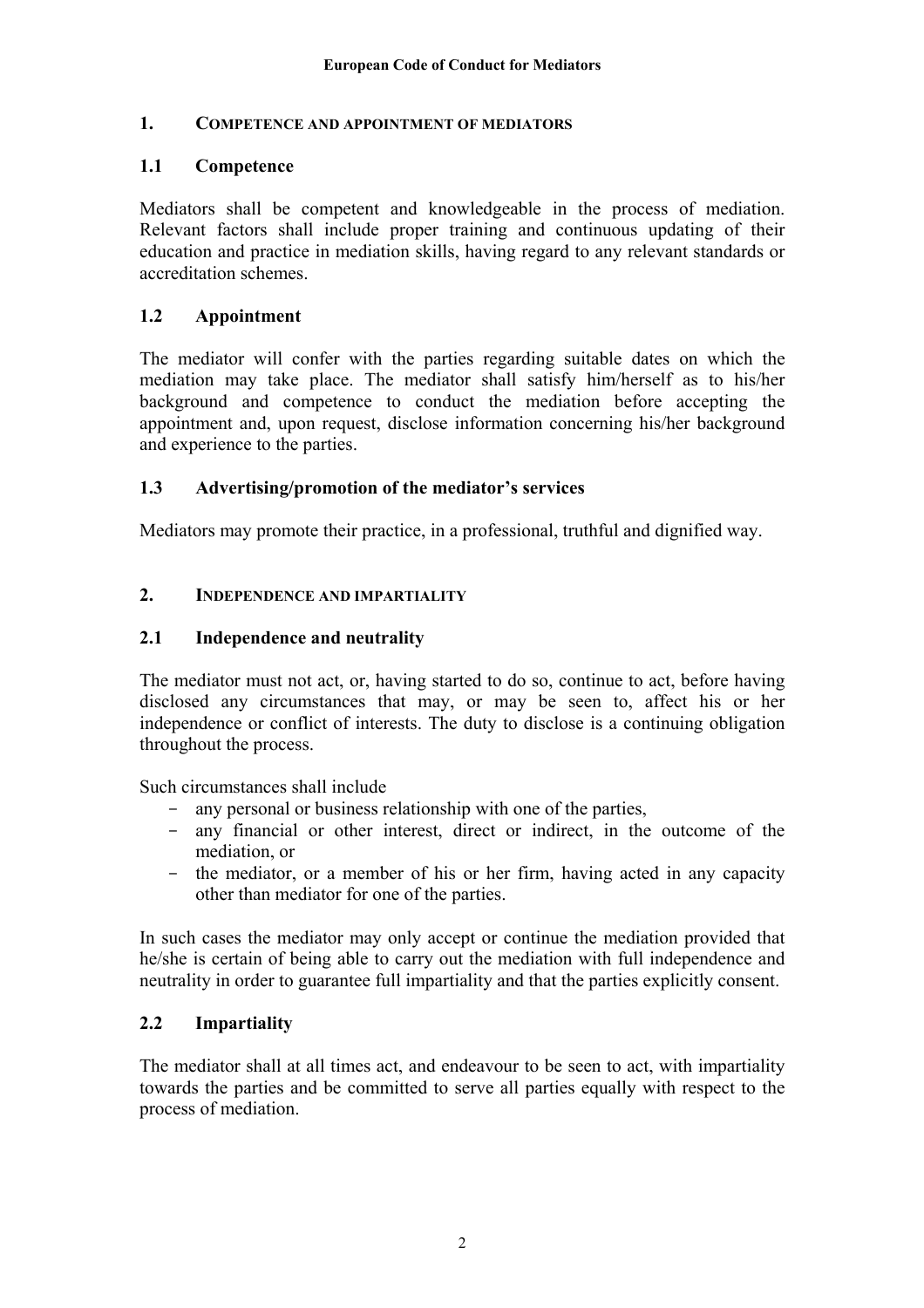#### **3. THE MEDIATION AGREEMENT, PROCESS, SETTLEMENT AND FEES**

### **3.1 Procedure**

The mediator shall satisfy himself/herself that the parties to the mediation understand the characteristics of the mediation process and the role of the mediator and the parties in it.

The mediator shall in particular ensure that prior to commencement of the mediation the parties have understood and expressly agreed the terms and conditions of the mediation agreement including in particular any applicable provisions relating to obligations of confidentiality on the mediator and on the parties.

The mediation agreement shall, upon request of the parties, be drawn up in writing.

The mediator shall conduct the proceedings in an appropriate manner, taking into account the circumstances of the case, including possible power imbalances and the rule of law, any wishes the parties may express and the need for a prompt settlement of the dispute. The parties shall be free to agree with the mediator, by reference to a set of rules or otherwise, on the manner in which the mediation is to be conducted.

The mediator, if he/she deems it useful, may hear the parties separately.

### **3.2 Fairness of the process**

The mediator shall ensure that all parties have adequate opportunities to be involved in the process.

The mediator if appropriate shall inform the parties, and may terminate the mediation, if:

- a settlement is being reached that for the mediator appears unenforceable or illegal, having regard to the circumstances of the case and the competence of the mediator for making such an assessment, or
- the mediator considers that continuing the mediation is unlikely to result in a settlement.

### **3.3 The end of the process**

The mediator shall take all appropriate measures to ensure that any understanding is reached by all parties through knowing and informed consent, and that all parties understand the terms of the agreement.

The parties may withdraw from the mediation at any time without giving any justification.

The mediator may, upon request of the parties and within the limits of his or her competence, inform the parties as to how they may formalise the agreement and as to the possibilities for making the agreement enforceable.